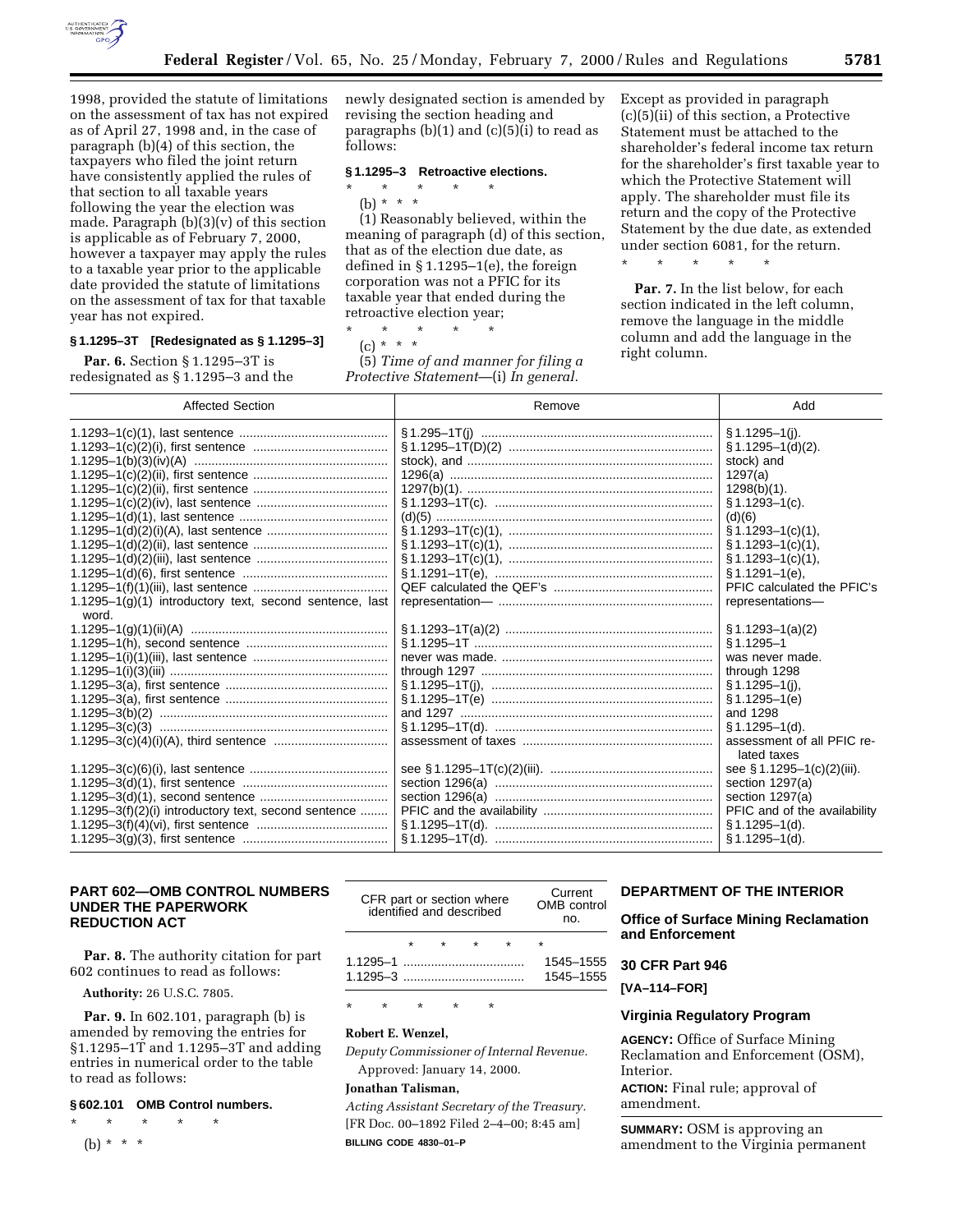regulatory program (hereinafter referred to as the Virginia program) under the Surface Mining Control and Reclamation Act of 1977 (SMCRA). The amendment clarifies the State's interpretation of its regulations concerning the disposal of excess spoil. The amendment is intended to improve the operational efficiency of the Virginia program.

#### **EFFECTIVE DATE:** January 7, 2000.

**FOR FURTHER INFORMATION CONTACT:** Mr. Robert A. Penn, Director, Big Stone Gap Field Office, Office of Surface Mining Reclamation and Enforcement, 1941 Neeley Road, Suite 201, Compartment 116, Big Stone Gap, Virginia 24219, Telephone: (540) 523–4303.

#### **SUPPLEMENTARY INFORMATION:**

- I. Background on the Virginia Program.
- II. Submission of the Amendment.
- III. Director's Findings.
- IV. Summary and Disposition of Comments.
- V. Director's Decision.

# VI. Procedural Determinations.

# **I Background on the Virginia Program**

On December 15, 1981, the Secretary of the Interior conditionally approved the Virginia program. You can find background information on the Virginia program, including the Secretary's findings, the disposition of comments, and the conditions of approval in the December 15, 1981, **Federal Register** (46 FR 61085–61115). You can find later actions on conditions of approval and program amendments at 30 CFR 946.11, 946.12, 946.13, 946.15, and 946.16.

#### **II. Submission of the Amendment.**

By letter dated November 24, 1998 (Administrative Record No. VA–961), the Virginia Department of Mines, Minerals and Energy, Division of Mined Land Reclamation (DMLR) submitted a clarification to its interpretation of its regulations at 4 VAC 25–130–816/ 817.76 concerning the disposal of excess spoil.

We announced receipt of the proposed amendment in the December 23, 1998, **Federal Register** (63 FR 71049), invited public comment, and provided an opportunity for a public hearing on the adequacy of the proposed amendment. The comment period closed on January 22, 1999. No one requested to speak at a public hearing, so no hearing was held. By letters dated December 6, 1999, and January 11, 2000 (Administrative Record No. VA–995 and VA–998, respectively), the DMLR submitted additional information concerning the amendment, and withdrew the proposal to dispose of excess spoil on bond forfeiture sites.

#### **III. Director's Findings**

Following, according to SMCRA and the Federal regulations at 30 CFR 732.15 and 732.17, are our findings concerning the proposed amendment.

The proposed clarification is as follows:

The Division of Mined Land Reclamation proposes to clarify the interpretation of 4 VAC 25–130–816.76. The regulation states that excess spoil may be placed on ''another area under a permit issued pursuant to the Act, or on abandoned mine lands under contract for reclamation according to the Abandoned Mine Land (AML) Guidelines and approved by the Division of Mined Land Reclamation.'' The Virginia Division of Mined Land Reclamation interprets this regulation to mean excess spoil from a permitted coal mining operation may be used by the Division of Mined Land Reclamation to reclaim a bond forfeiture site or an AML project site. Through any of the contracting procedures available to the agency, including negotiated, no-cost, or competitively bid contracts, the agency may cause the placement of excess spoil on the forfeiture or AML site in accordance with the provisions of a contract executed between the Division and a contractor. The spoil material removed from the permitted area will be demonstrated to be excess spoil and unnecessary for the achievement of approximate original contour within the permitted area.

The forfeiture or AML project must be:

1. Located in general proximity to the permit area;

2. on the AML inventory list or bond forfeiture list; and

3. referenced in the permit plans, along with the demonstration that the spoil is excess and identified on the permit map. However, the forfeiture or AML site will not be included in the permit acreage; will not be subject to the requirements for permits, performance bonds; and will not delay or otherwise affect bond release on the permitted area.

In the event the contractor fails to perform the work specified in the ''nocost contract'', the Division will invoke the appropriate contact sanctions to cause completion of the contract terms. When the contractor and the mine operator happen to be one and the same, the contract will include an additional default provision. In this case, the contract will specify that the mine operator will revise the permit boundary to include the area upon which the excess spoil was placed pursuant to the ''no-cost contract.'' The permit

performance bond requirements will become applicable.

In response to our comments on the proposal (Administrative Record Numbers VA–983, 984, and 985), DMLR submitted a letter on December 6, 1999, stating the following:

1. Virginia is proposing to follow the information contained in the letters of November 24, 1997, and November 24, 1998, as well as the AML Guidelines. The November 24, 1997, letter was a previous request by Virginia for OSM to approve an interpretation of 4 VAC 25– 13–816.76 that would allow the placement of excess spoil on eligible AML sites pursuant to ''no-cost'' contracts. In that letter, Virginia committed to apply the following guidelines for such contracts:

- —Conditions for placement of spoil are to be outlined in a written agreement between the operator and the regulatory authority;
- —Only spoil not necessary to restore AOC or reclaim the permitted area can be placed on abandoned mine lands;
- —The spoil is to be disposed of in a technically and environmentally sound fashion;
- —The spoil is placed where it will not destroy or degrade features of environmental value;
- —Areas for excess spoil disposal must be eligible as noted in the state reclamation plan;
- —The mining company will not be required to permit the disposal area; —No coal can be removed from the disposal area; and,
- —The abandoned mine land features reclaimed will be moved to the completed column of AMLIS and noted as Private Reclamation;

2. For financial assurance, the DMLR would require the operator to post an AML bond on the site;

3. The DMLR withdraws its proposal to dispose of excess spoil on bond forfeiture sites; and

4. The DMLR stated that it will not allow fills to be constructed on abandoned mine land.

We disapproved a similar Virginia proposal to allow the placement of excess spoil on unpermitted abandoned sites through ''no-cost'' contracts in 1990. That proposal was disapproved for three reasons. First, Virginia failed to designate a fund that could be used in the event that the contractor defaults on his reclamation obligations. Second, the proposal did not contain a reference to the Federal AML policy guidelines. Finally, the proposal did not provide for ''public notice or participation such as would occur on an AML contract or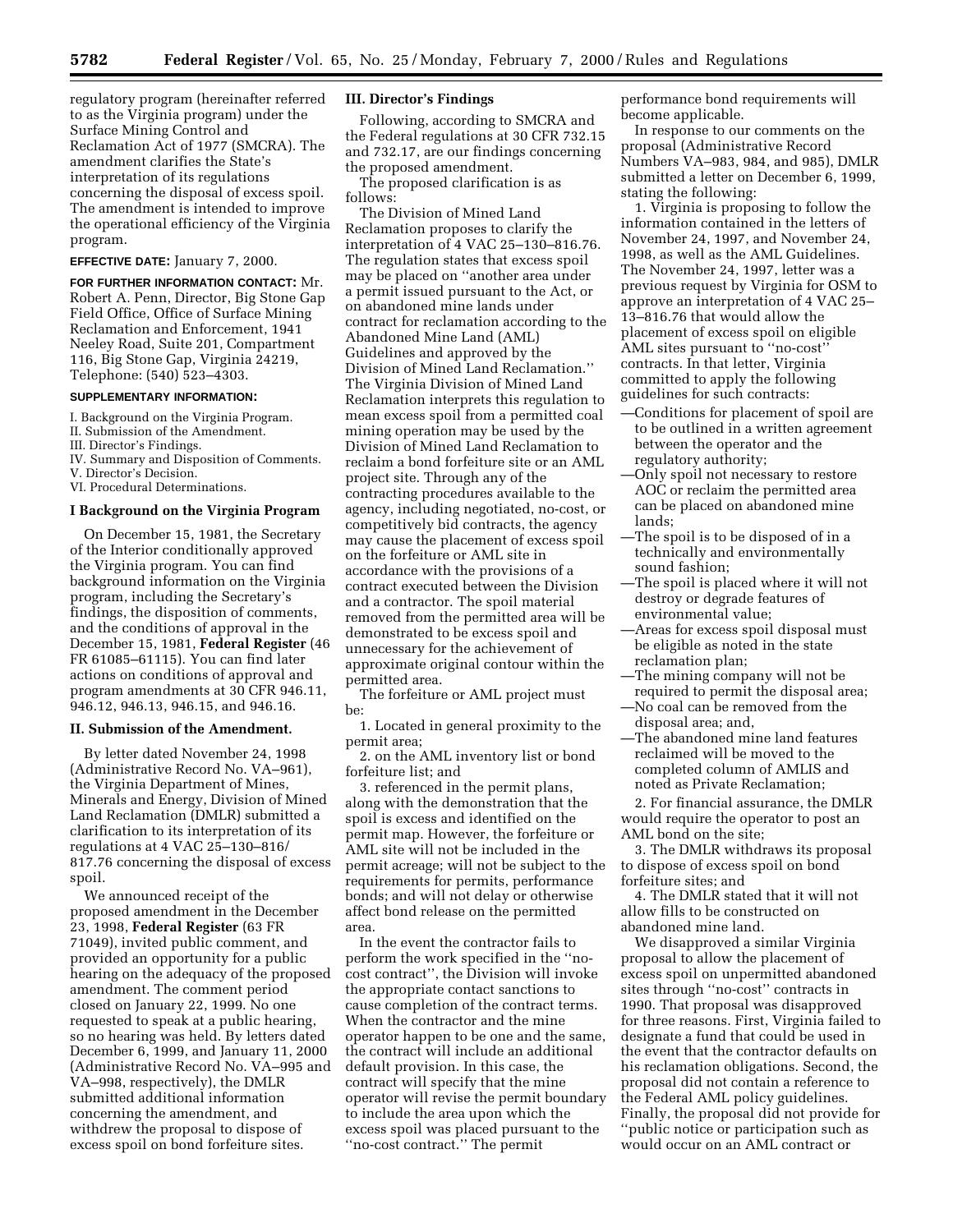mining permit.'' (55 FR 2240, 2243–4, January 23, 1990).

We have also addressed the placement of excess spoil on adjacent abandoned mine land previously in program amendment decisions in other states. Most recently, we approved a Pennsylvania amendment regarding the placement of excess spoil on abandoned mine sites (March 26, 1999; 64 FR 14610). In that approval, we explained that in order to obtain our approval of ''no cost reclamation,'' such reclamation would have to contain meaningful performance incentives or safeguards to ensure that spoil is placed only where it is needed to restore the approximate original contour (AOC) and where it will not destroy or degrade features of environmental value. In addition, the amendments must require that spoil be placed in an environmentally and technically sound fashion. In short, ''no cost reclamation'' amendments must provide a degree of security comparable to that afforded by a Federally funded AML reclamation contract. 64 FR at 14617.

The approved Virginia program at 4 VAC 25–130–816/817.76(a) provides that the DMLR may approve, where environmental benefits will occur, the placement of spoil not needed to restore the approximate original contour of the land and reclaim land within the permit area in a manner consistent with the Virginia Coal Surface Mining Control and Reclamation Laws and the Virginia Coal Surface Mining Reclamation Regulations on abandoned mine lands under a contract for reclamation according to the AML Guidelines and approved by the Division. In the amendment, Virginia would authorize the placement of excess spoil, via a nocost contract, on AML sites. ''No-cost'' contracts are so called because the contractor receives no moneys from the state AML agency in exchange for performance of the terms of the contract. Rather, the contractor receives the benefit of a free disposal area for its excess spoil in consideration for performance of the needed reclamation. To be approvable, the policies and procedures applicable to such no-cost contracts must provide a degree of security comparable to contracts under Federally-funded AML projects.

In Virginia's amendment, AML lands will be reclaimed in accordance with 4 VAC 25–130–816/817.76(a)(2). That is, all reclamation must be in accordance with the AML Guidelines, regardless of whether the contracts are ''no-cost,'' or Federally funded AML contracts. The DMLR confirmed in its December 6, 1999, letter that the disposal of excess spoil as incidental reclamation will be

in accordance with the AML Guidelines, will require an AML bond to be posted, and that excess spoil fills will not be constructed on the AML sites.

We find, therefore, that Virginia's amendment regarding the use of ''nocost contracts'' under the approved provisions at 4 VAC 25–130–816/817.76 concerning the disposal of excess spoil and incidental reclamation will afford the same degree of performance incentives and safeguards as Federally funded AML construction projects. We are approving the amendment for the reasons set below.

First, the requirements of 4 VAC 25– 130–816/817.76 provide that the placement of the excess spoil under a contract for reclamation must be in accordance with the AML guidelines. These guidelines were published in the **Federal Register** at 61 FR 68777, December 30, 1996.

Second, the amount of excess spoil placed on an abandoned site will only be that needed to reclaim the bond forfeiture or AML site. Therefore, valley, head-of-hollow and durable rock fills will not be constructed on these AML sites, because the amount of material deposited would exceed that necessary to address the reclamation of the forfeited site or AML impacts and problems.

Third, the use of the ''no-cost contracts'' contains sufficient performance incentives to require compliance with all applicable requirements to ensure that the sites are fully reclaimed. In its December 6, 1999, letter, the DMLR stated that it will require the operator conducting a nocost contract to post an AML bond on the site. In addition, in its January 11, 2000, letter, the DMLR stated that Virginia's AML grant funds would also be a source available to reclaim a site in the event of operator default or, after the project is released, to correct any failure of the project reclamation.

## **IV. Summary and Disposition of Comments**

#### *Federal Agency Comments*

According to 30 CFR 732.17(h)(11)(i), we solicited comments on the proposed amendment from various Federal agencies with an actual or potential interest in the Virginia program. The U.S. Department of Labor, Mine Safety and Health Administration (MSHA) responded and stated that there appears to be no conflict with MSHA regulations and/or procedures. The U.S. Department of Agriculture, Natural Resources Conservation Service responded and stated that its position is that the amendment be accepted. The U.S. Fish

and Wildlife Service (USFWS) responded and stated that it appears that no impacts to Federally listed or proposed species or critical habitat will occur and, therefore, it has no comments on the proposed amendments. The U.S. Forest Service responded that it concurs with the amendment, as long as the AML sites will not lose soil or water quality as a result of this additional spoil material. In response, we note that the DMLR has confirmed in its December 6, 1999, letter that the disposal of excess spoil as incidental reclamation will be in accordance with the AML Guidelines. By following these guidelines, soil and water quality will be protected at least to the extent that they are under Federally-funded AML projects.

## *Environmental Protection Agency (EPA)*

Pursuant to 30 CFR 732.17(h)(11)(ii), OSM is required to obtain the written concurrence of the EPA with respect to any provisions of the State program amendment that relate to air or water quality standards promulgated under the authority of the Clean Water Act (33 U.S.C. 1251 *et seq.*) or the Clean Air Act (42 U.S.C. 7401 *et seq.*).

None of the clarifications Virginia proposed pertain to air or water quality standards. Nevertheless, we requested EPA's comments on the proposed amendment. EPA did not provide any comments.

## *Public Comments*

We solicited public comments on the amendment. The Virginia Department of Historic Resources responded that the amendment will not affect historic properties, and that it has no objection to the amendment.

## **V. Director's Decision**

Based on the above findings, we approve the Virginia amendment as submitted by Virginia on November 24, 1998, and clarified on December 6, 1999, and January 11, 2000.

To implement this decision, we are amending the Federal regulations at 30 CFR Part 946 which codifies decisions concerning the Virginia program. We are making this final rule effective immediately to expedite the State program amendment process.

# **VI. Procedural Determinations**

#### *Executive Order 12866*

This rule is exempted from review by the Office of Management and Budget (OMB) under Executive Order 12866 (Regulatory Planning and Review).